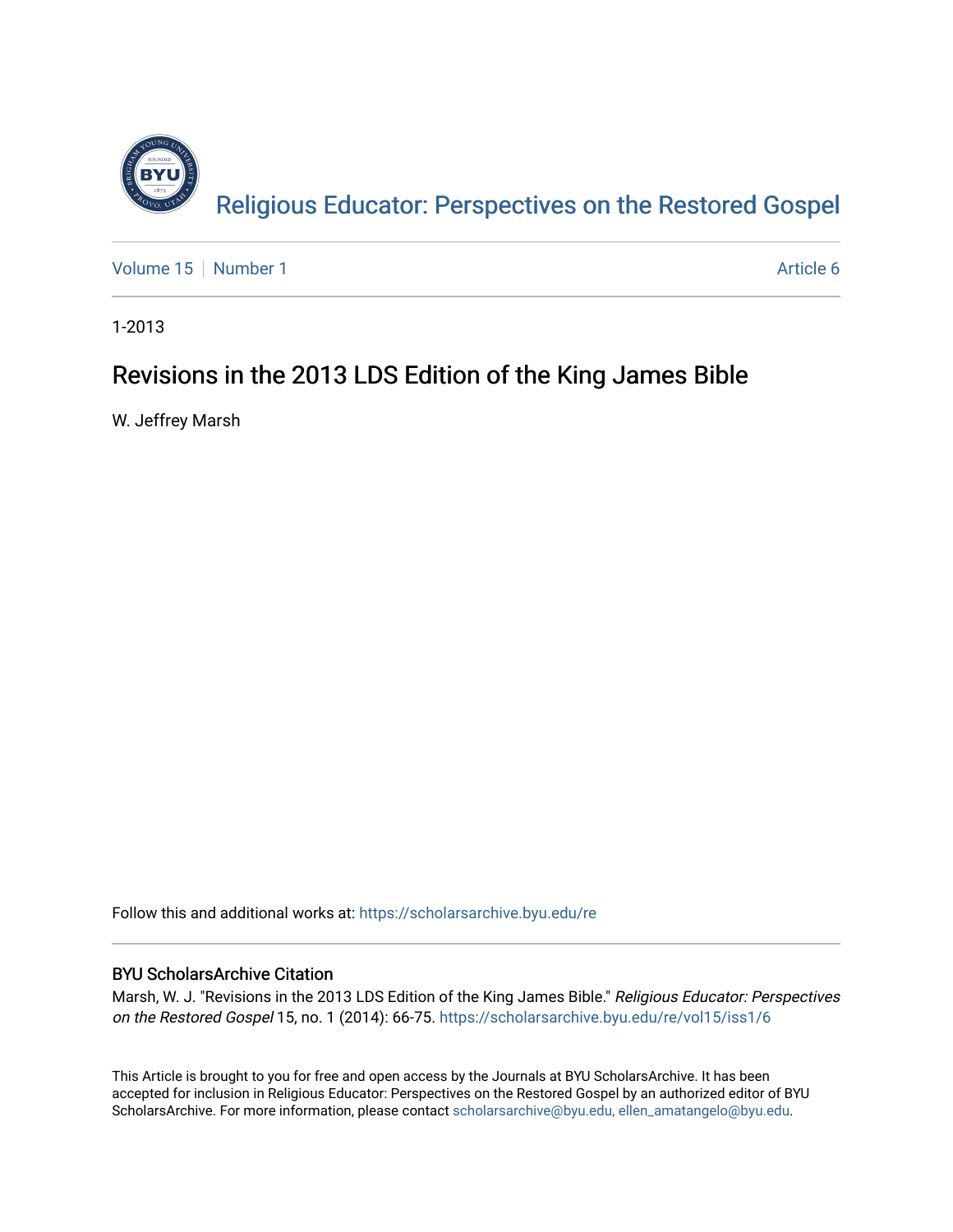

From June 1830 to July 1833, Joseph Smith was inspired to revise 3,410 verses in the Bible, of which only 1,111 (by my count) are noted in the LDS edition.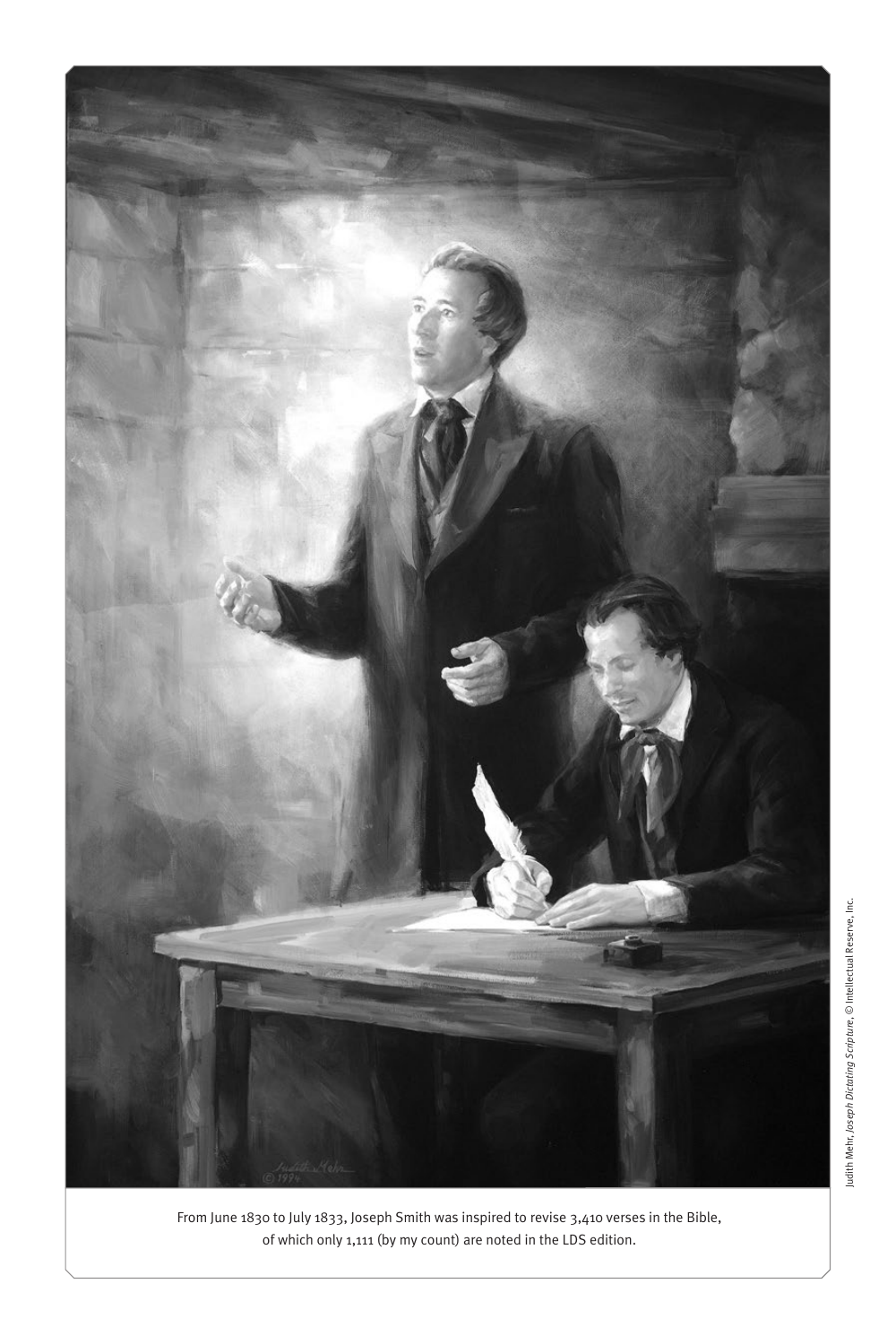# *Revisions in the 2013 LDS Edition of the King James Bible*

w. jeffrey marsh

W. Jeffrey Marsh (*jeffrey\_marsh@byu.edu*) is an associate professor of ancient scripture at BYU.

On Friday, March 1, 2013, The Church of Jesus Christ of Latter-day Saints announced a new English edition of the scriptures with updated study helps and stylistic improvements. It had been thirty-four years since the Church produced an improved version of the English scriptures.<sup>1</sup> Though such scriptural updates have occurred in the past, it is important to understand what kinds of changes were included in the recently released 2013 LDS English edition of the Bible. The purpose of this article is to describe, in general, these recent changes, and briefly list them. Since the JST changes are of greater doctrinal significance, greater focus will be given to the JST changes made in the new edition.

It takes a tremendous amount of time and skilled effort to print the scriptures accurately. In addition to proficiency, however, inspiration is still required. For example, during the printing of the 1979 English edition of the LDS version of the Bible, President Thomas S. Monson (a former printer), told of one fortunate visit to the Cambridge printing press in England: "As I walked along the press line, pausing briefly at the delivery end of each press, I removed from one a printed sheet. My eyes observed a horizontal rule that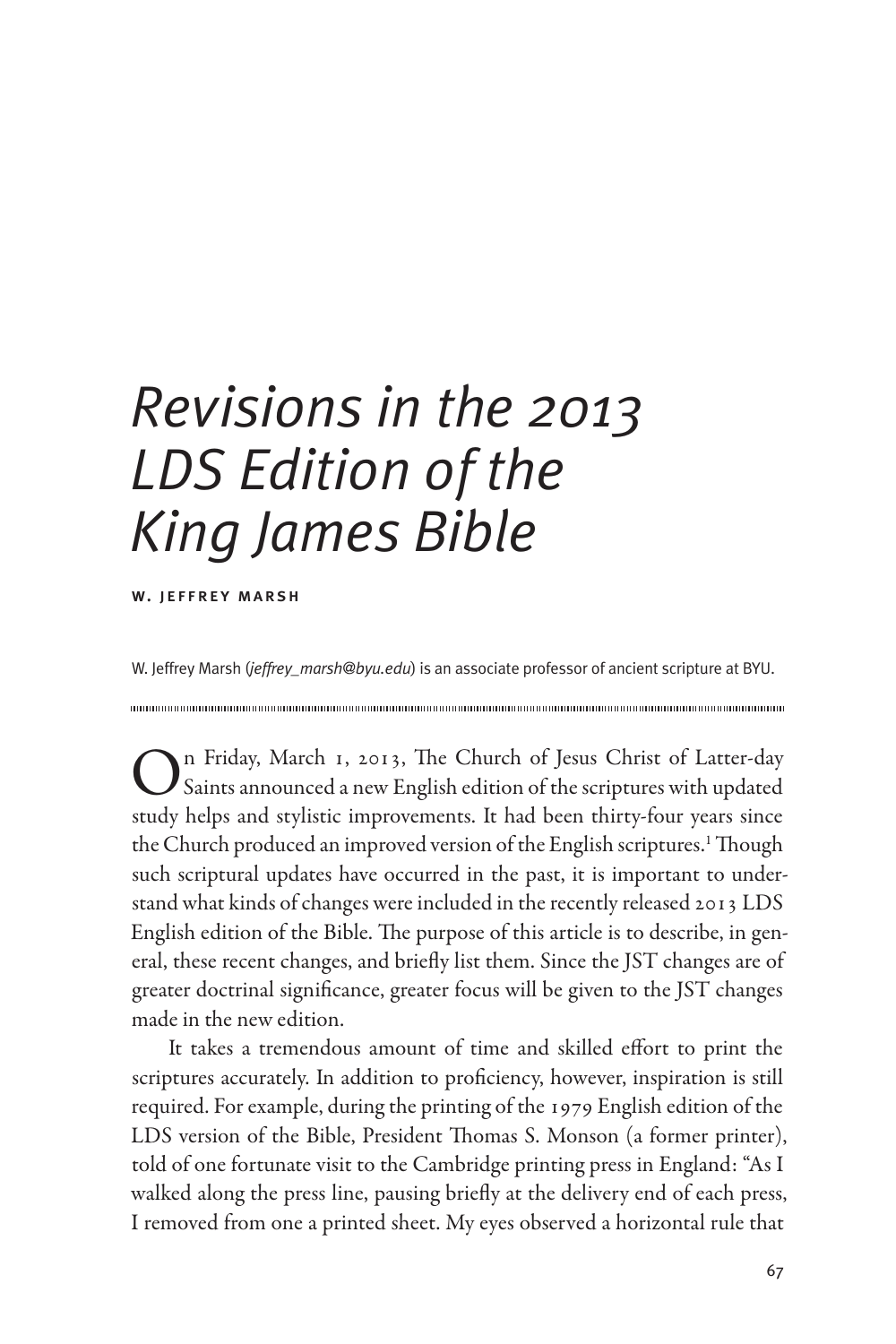had been misplaced, making the text confusing to the reader. The press was stopped. The error was corrected. I paused to thank my Heavenly Father."2 President Monson was ever mindful of the Spirit that permeated the work: "I can't say enough about the seemingly countless people who gave part of their lives to this project. But we should never forget the great and powerful source of inspiration that has overseen the entire project—the Spirit of the Lord."3

In the October 1982 general conference, President Boyd K. Packer described the importance of the work done to produce an LDS edition of the standard works:

As the generations roll on, this [new edition of the scriptures] will be regarded, in the perspective of history, as the crowning achievement in the administration of President Spencer W. Kimball. . . . With the passing of years, these scriptures will produce successive generations of faithful Christians who know the Lord Jesus Christ and are disposed to obey His will. The older generation has been raised without them, but there is another generation growing up. The revelations will be opened to them as to no other in the history of the world. Into their hands now are placed the sticks of Joseph and of Judah. They will develop a gospel scholarship beyond that which their forebears could achieve. They will have the testimony that Jesus is the Christ and be competent to proclaim Him and to defend Him.<sup>4</sup>

As Elder Packer further observed, "Everything that could be done has been done to help open the scriptures to members so that they might know the gospel of Jesus Christ."5 President Monson wrote in his journal about the importance of this new LDS edition of the scriptures: "I have said in private this is one of the major contributions during my service as a General Authority."6 The adjustments in the 2013 edition of the scriptures will no doubt prove to be of similar worth and value to future generations.

# **Approved Adjustments for the 2013 Edition of the Scriptures7**

The printing masters (metal printing plates) created in 1979 for the LDS edition of the King James Bible have been used over the past thirty years to produce millions of printed copies. Due to "age and long use," the quality of these masters has deteriorated to the point that new ones sporting fresh and crisp typefaces were critically needed. It was determined that if the Church would have to go to the expense and effort to create new printing masters, it would be a propitious time to update the scripture helps and make other necessary changes. After eight years of careful editing, the 2013 edition was completed and announced.<sup>8</sup> More than 99 percent of the corrections are found in the study aids, chapter summaries, footnotes, Topical Guide,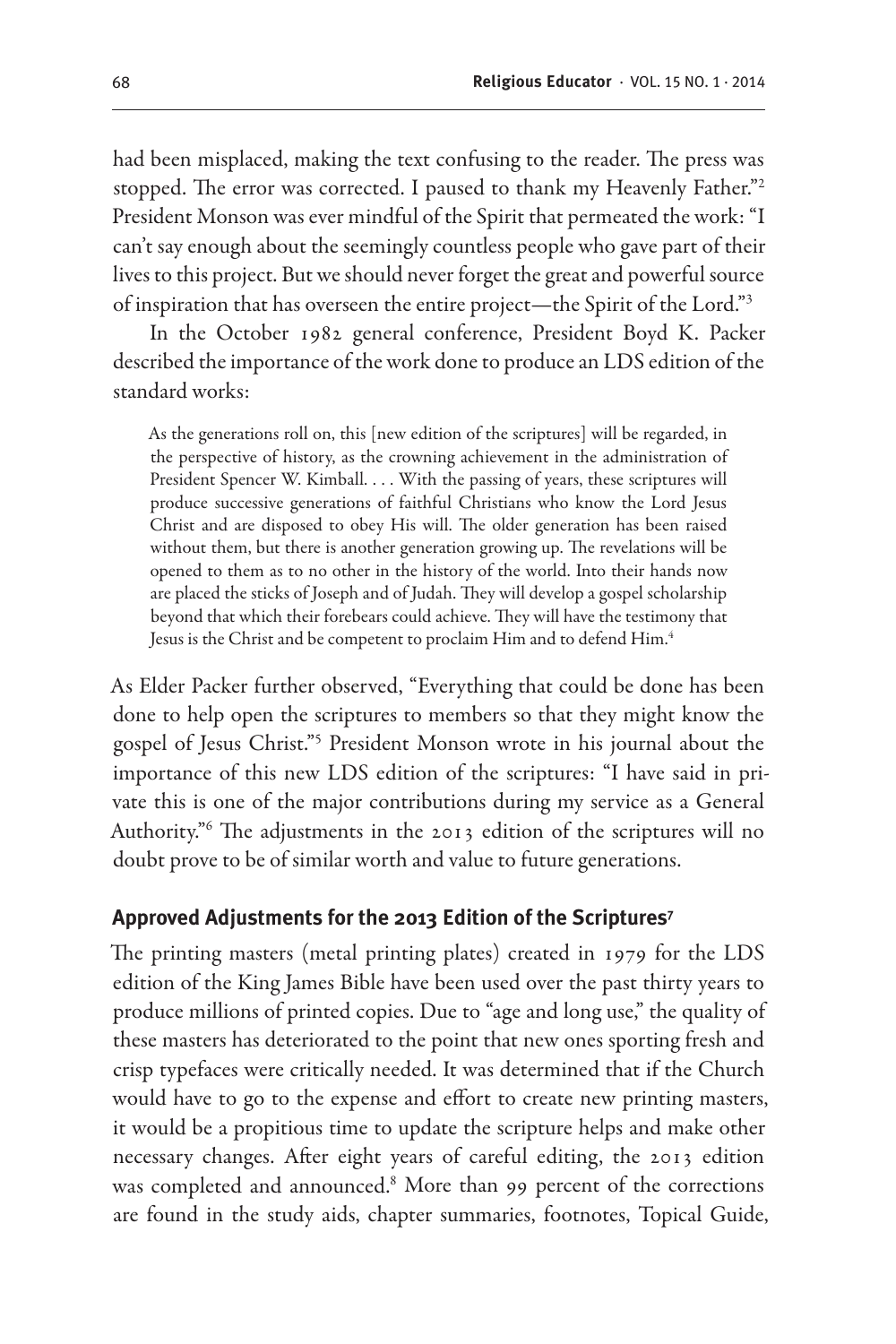Bible Dictionary and triple combination index. *A Summary of Approved Adjustments for the 2013 Edition of the Scriptures* can be downloaded from LDS.org. As described in that document, the following changes, corrections, and improvements were made:

- Cosmetic changes were made to improve font quality and readability.
- Archaic spellings for twenty-three King James Version words were updated in modern English.
- Several minor typographical errors in the text were corrected.
- The typeface for scriptural text was more clearly delineated from study helps.
- Grammatical changes were made in chapter headings to complete sentences, and clear up any possible doctrinal misinterpretations.
- Items in the LDS Bible Dictionary and Topical Guide were reformatted for easier reading.
- Bible maps were moved to the back and updated maps were provided.
- New and improved Bible photographs were added after the maps section.
- More accurate notes about specific scriptures were added.
- The Bible Chronology was moved from inside the Bible Dictionary to an appendix section.
- The Harmony of the Gospels was also moved from the Bible Dictionary to the appendix.

# **Joseph Smith Translation Additions9**

By far the most doctrinally significant changes in the Bible are found in the expanded JST appendix. The typeface has been enlarged for easier reading and a new introduction has been written for the JST appendix; numerous new JST entries have been added or revised; the title of this section is now "Selections from the Joseph Smith Translation." This is a significant change. Some readers of the LDS edition of the Bible may have assumed that the 1979 "Joseph Smith Translation" section, and the other JST footnotes, contained every one of the inspired revisions the Prophet Joseph Smith made to the Bible; however, from June 1830 to July 1833, Joseph Smith was inspired to revise 3,410 verses in the Bible, of which only 1,111 (by my count) are noted in the LDS edition (about 33 percent). By changing the title of this section to read "Selections from the Joseph Smith Translation," students of the scriptures will know that there are other JST changes to search out and savor. Just as Moses was informed, a latter-day prophet would be raised up to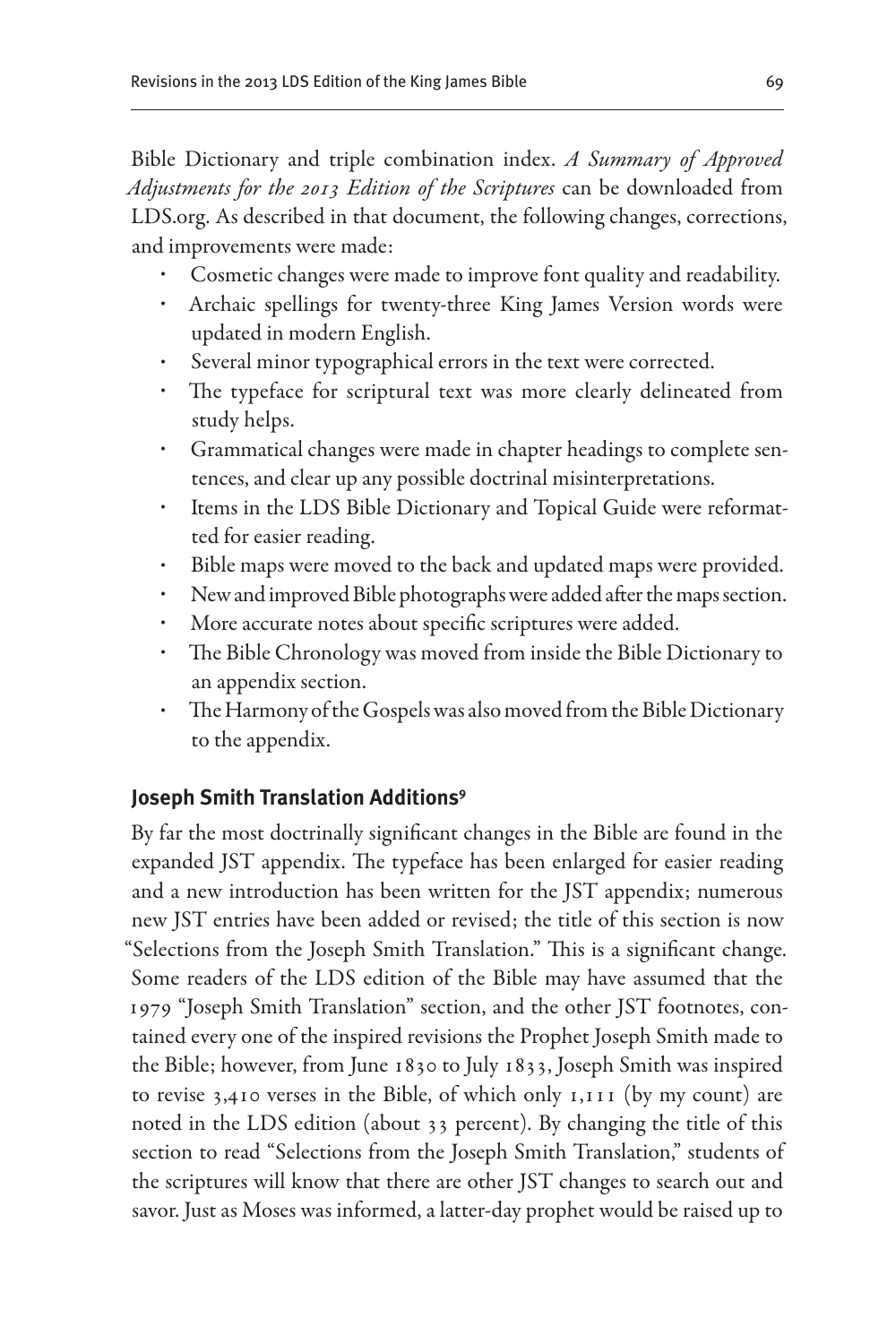restore the words Moses had written: "And now, Moses, my son, I will speak unto thee concerning this earth upon which thou standest; and thou shalt write the things which I shall speak. And in a day when the children of men shall esteem my words as naught and take many of them from the book which thou shalt write, behold, *I will raise up another like unto thee; and they shall be had again among the children of men—among as many as shall believe*" (Moses 1:40–41; emphasis added).

The brief 1979 introduction to the JST appendix ("Excerpts Too Lengthy for Inclusion in Footnotes") has now been expanded to read "Following are excerpts from the Joseph Smith Translation of the Bible too lengthy for inclusion in the footnotes. For an explanation of this work, see 'Joseph Smith Translation ( JST)' in the Bible Dictionary. Joseph Smith's translation of the Bible has connections with or is mentioned in several sections of the Doctrine and Covenants (see sections 37, 45, 73, 76, 77, 86, 91 and 132). Also, the Book of Moses and Joseph Smith—Matthew are excerpts from the Joseph Smith Translation." Not all 3,410 changed verses in the JST which were made by the Prophet Joseph Smith could be included in the LDS edition, but several more doctrinally significant JST changes have now been added or revised in the new 2013 JST appendix.

# *Genesis 1–6*

One of the new JST additions is "JST, Genesis 1:1–8:18," which reads "This text of the Bible was restored by Joseph Smith and is published in the Pearl of Great Price as Selections from the Book of Moses." This is an important addition. How many Latter-day Saints have studied the Book of Moses in the Pearl of Great Price, never realizing that Moses 1–8 is the JST version of Genesis 1:1 thru 6:13? How many readers looked for JST changes in the footnotes of those Genesis chapters? Because we already had the entire Joseph Smith Translation version of Genesis 1:1 through 6:13 as the Book of Moses, there were no JST footnotes in the 1979 text for Genesis 1:1 through 6:18.

Besides the twelve new JST appendix entries, there are also forty-two new JST footnotes in the Bible that refer to the "Selections from the Joseph Smith Translation" appendix, and forty-four new JST footnotes containing JST quotations. Thus, those reading the Old and New Testaments with the 2013 edition will now have eighty-six new JST notes to ponder and contemplate. Following are a few of the JST changes in the 2013 edition.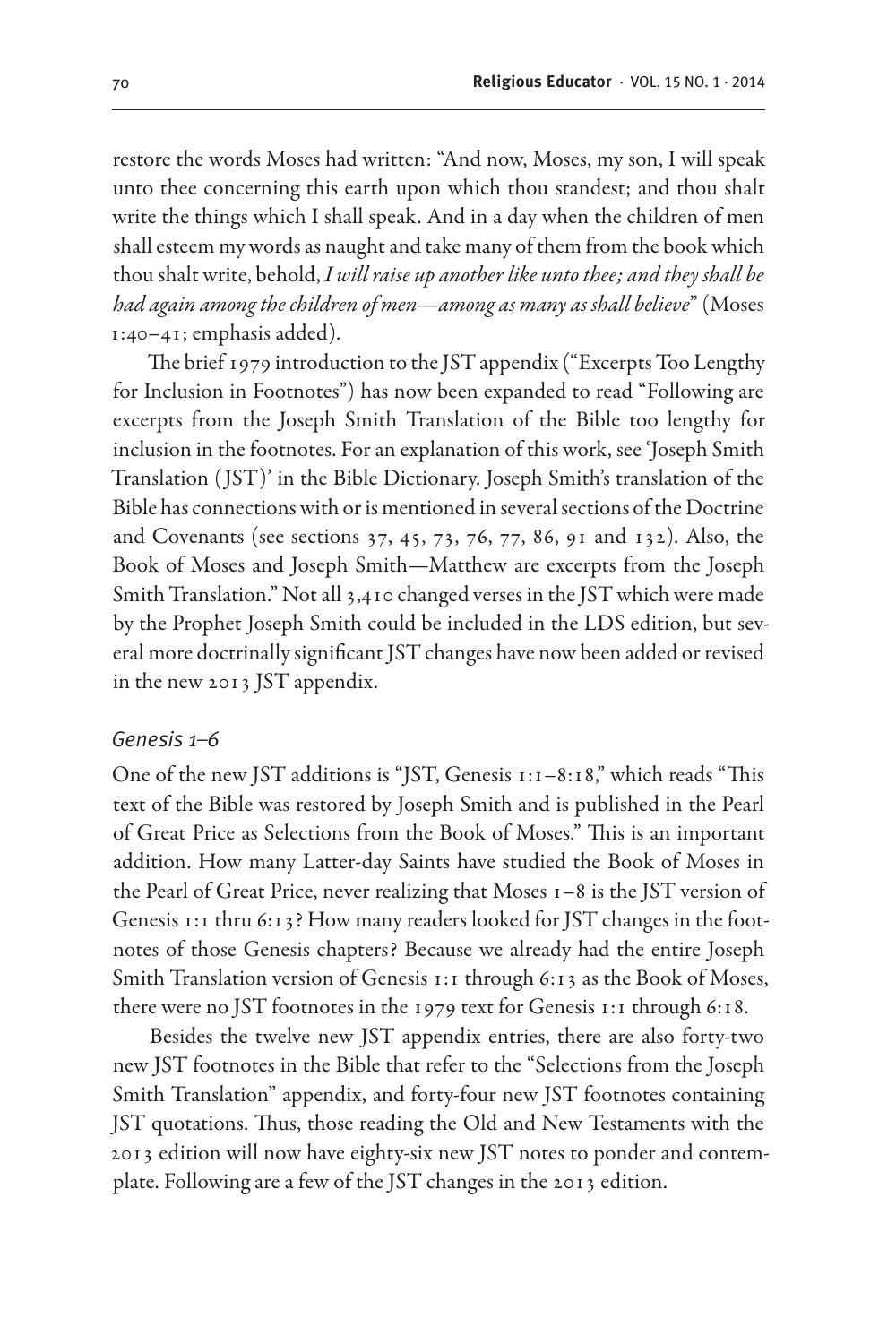# *Genesis 6:6–7*

A new JST footnote has been added to Genesis 6:6–7, footnotes 6*a* and 7*b*. In the KJV the text disturbingly reads "And it repented the Lord that he had made man on the earth, and it grieved him at his heart. . . . And the Lord said, I will destroy man whom I have created from the face of the earth . . . for it repenteth me that I have made them." This makes it sound as if God regretted creating man and felt a need to repent for committing this "mistake" by destroying mankind in the Flood. These verses (and many like them) in the past have raised a variety of questions about God's omniscience (or lack of it), his supposed need to repent and the possibility of him making mistakes he regrets. In Genesis 6:6, the new JST footnote deletes the phrase "The Heb. Root [for repented] means 'to be sorry,' 'moved to pity, 'have compassion'" and replaces it with a JST footnote which reads "And it repented *Noah, and his heart was pained*, that *the Lord* had made man . . . ." In verse 7, the JST changes the text to read "For it repenteth *Noah* that I have *created* them." There are similar verses in the Old Testament that make God sound weak or in need of repentance. Almost every one of these verses is changed in the JST, and now the JST changes in Genesis 6:6–7 join with other JST footnotes to help clarify that it was man, not God, who repented.<sup>10</sup> Joseph Smith taught that one of the three things necessary in order to exercise faith in God is a "correct idea of his character, perfections, and attributes."11 The JST presents a correct understanding of God's true nature and character, making it possible for us to develop great faith in him.

#### *Genesis 9:10–14*

A new JST entry for Genesis 9:10–14 explains that the covenant God made with Enoch was now (after the Flood) renewed with Noah and his family changing "Genesis 9:10–14" to "JST, Genesis 9:10–15," and adding verse 15, which reads "And God spake unto Noah, and to his sons with him, saying, And I, behold, I *will* establish my covenant with you, *which I made unto your father Enoch, concerning* your seed after you" (emphasis added).

#### *Genesis 17:7*

When Abraham learns he and Sarah are to have a son, the text in Genesis 17:7 sounds as if he doubted it could ever be possible: "Then Abraham fell upon his face and laughed, and said in his heart, Shall a child be born unto him that is an hundred years old? And shall Sarah, that is ninety years old, bear?" The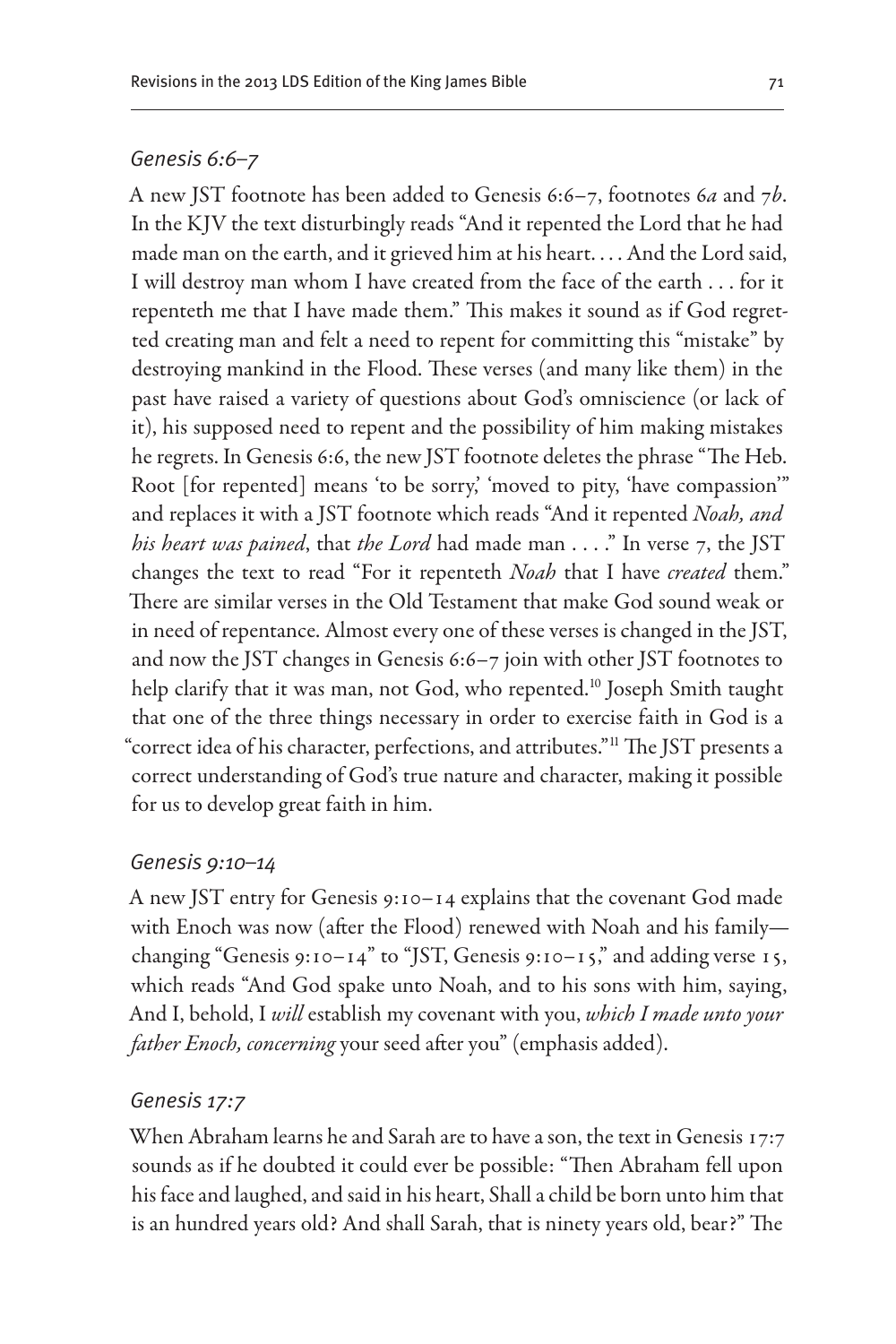1979 edition has a footnote (17:17*a*) indicating that the word "laughed" was changed in the JST to read "rejoiced." However, the 2013 JST appendix now adds the other JST changes made in that same verse. The new JST entry for Genesis 17:23 reads: "Then Abraham fell on his face and *rejoiced*, and said in his heart, *There* shall a child be born unto him that is an hundred years old, and Sarah that is ninety years old *shall bear*." What originally sounded like doubting is replaced with more rejoicing.

# *2 Chronicles 18:20*

Another new JST footnote was added at 2 Chronicles 18:20, which reads "Then there came out a spirit and stood before the Lord, and said, I will entice him." The new JST footnote 20a adds that it was a "lying spirit."

# *Ezekiel 14:9*

Ezekiel 14:9 reads "And if the prophet be deceived when he hath spoken a thing, I the Lord have deceived that prophet . . ." This is doctrinally incorrect for several reasons. The new JST footnote 9*a* adds an important negation: "I the Lord have *not* deceived that prophet."

# *Matthew 2:19*

Matthew 2:19 says that an angel of the Lord appeared to Joseph in a dream, but in the new JST footnote JST Matthew 3:19, it is clarified that the angel appeared to Joseph in a *vision*. Rather than have knowledge communicated to Joseph in a dream (as the KJV indicates), Joseph experienced literal visions, sent from God, guiding him and helping him protect his family. Joseph learned in an open vision from an angel to take the Christ child and flee to Egypt for safety, not merely a dream.

#### *Matthew 7:23*

The Lord closes the Sermon on the Mount with a warning that those who claim to be his, but who have failed to do God's will, will be rejected with the thundering phrase "I never knew you; depart from me, ye that work iniquity" (Matthew 7:23). Of course, this sort of response does not match what we know about the Lord from other scriptures. God knows everyone of us better than we know ourselves, especially after his atoning sacrifice on our behalf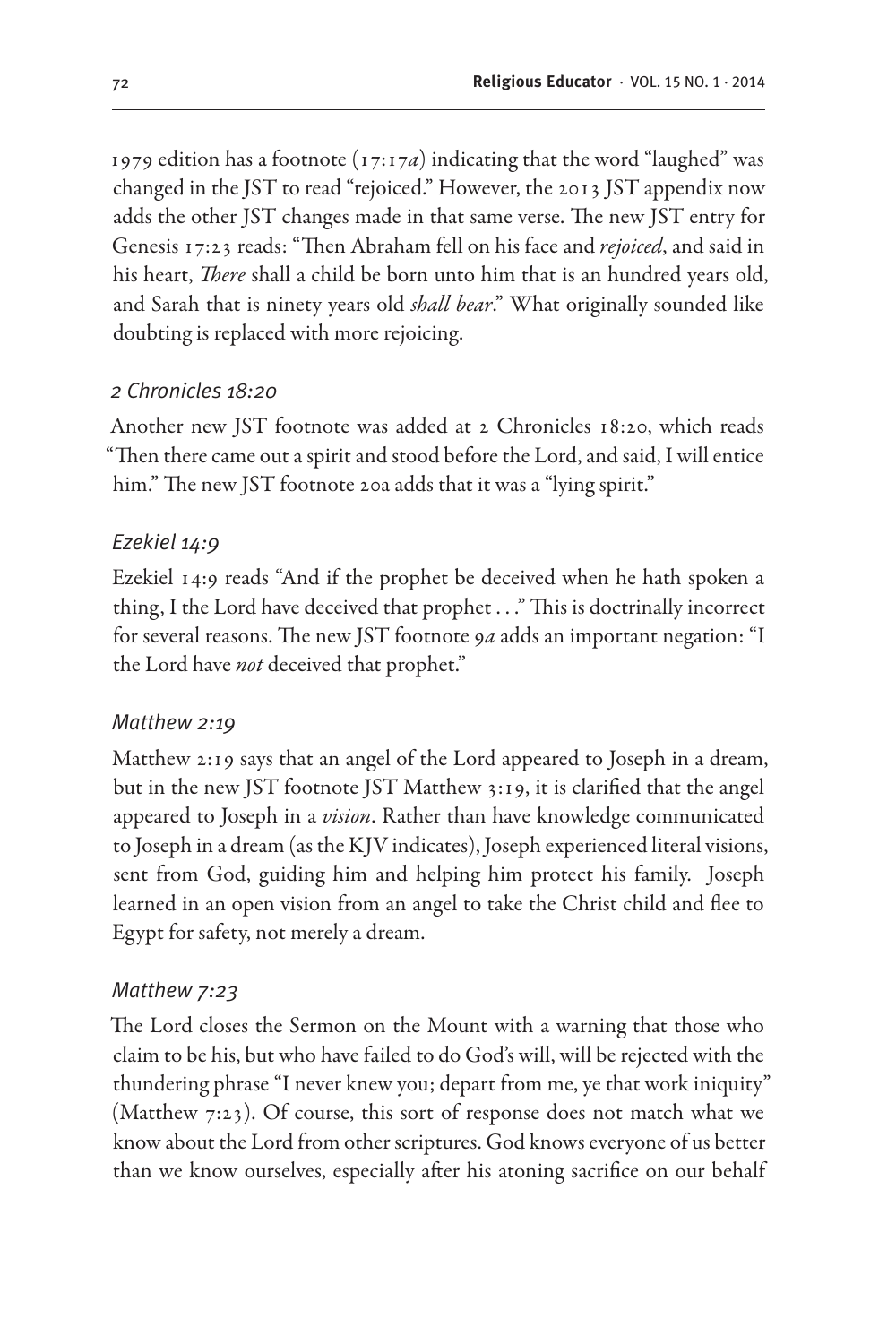wherein he paid for our sins and failings. The new JST footnote reflects the real reason some will be rejected: "And then will I say, *Ye never knew me . .* ."

# *Matthew 16:24–25*

In the 1979 edition, Matthew 16:24–25 has two JST footnotes. The first, JST Matthew 16:26*d*, states, "*And now for a man to take up his cross, is to deny himself all ungodliness, and every worldly lust, and keep my commandments*" (emphasis added). Right below it is a second JST note, which refers the reader to the appendix. In the 2013 edition, this entry in the JST appendix has been expanded to include verses 25 and 26. No new JST word changes are made, but the JST changes are now listed together in the appendix (as JST, Matthew  $16:25-29$ ).

#### *Mark 14:10*

Another interesting footnote was added in Mark 14:10 that explains why Judas turned against the Savior and betrayed him. The KJV reads "And Judas Iscariot, one of the twelve, went unto the chief priests, to betray him unto them." The new JST footnote 10*a* adds "to betray *Jesus* unto them; *for he turned away from him, and was offended because of his words*." What an insightful change to have included!

#### *John 8:10–11*

The story of the woman taken in adultery and thrown at the Savior's feet to be judged has a touching JST change added to the 2013 edition. After dismissing the vile scribes and Pharisees (who were convicted one by one, by their own guilty conscience), the Savior stood and spoke to this unfortunate woman: "Woman, where are those thine accusers? Hath no man condemned thee? She said, No man, Lord. And Jesus said unto her, neither do I condemn thee: go, and sin no more" (John 8:10–11). The KJV makes this passage sound like the Savior was both forgiving her and encouraging her to repent and change. The JST adds one more interesting insight about what happened next, which is not found in any other Bible: "*And the woman glorified God from that hour, and believed on his name*." This is not a doctrinal change in the text, but the restoration of a historical gem that had been lost from this vignette. Many scholars doubt this story was even real, because it is missing from early New Testament manuscripts. However, this JST change reassures us that the story not only occurred, but that it also had an inspiring ending.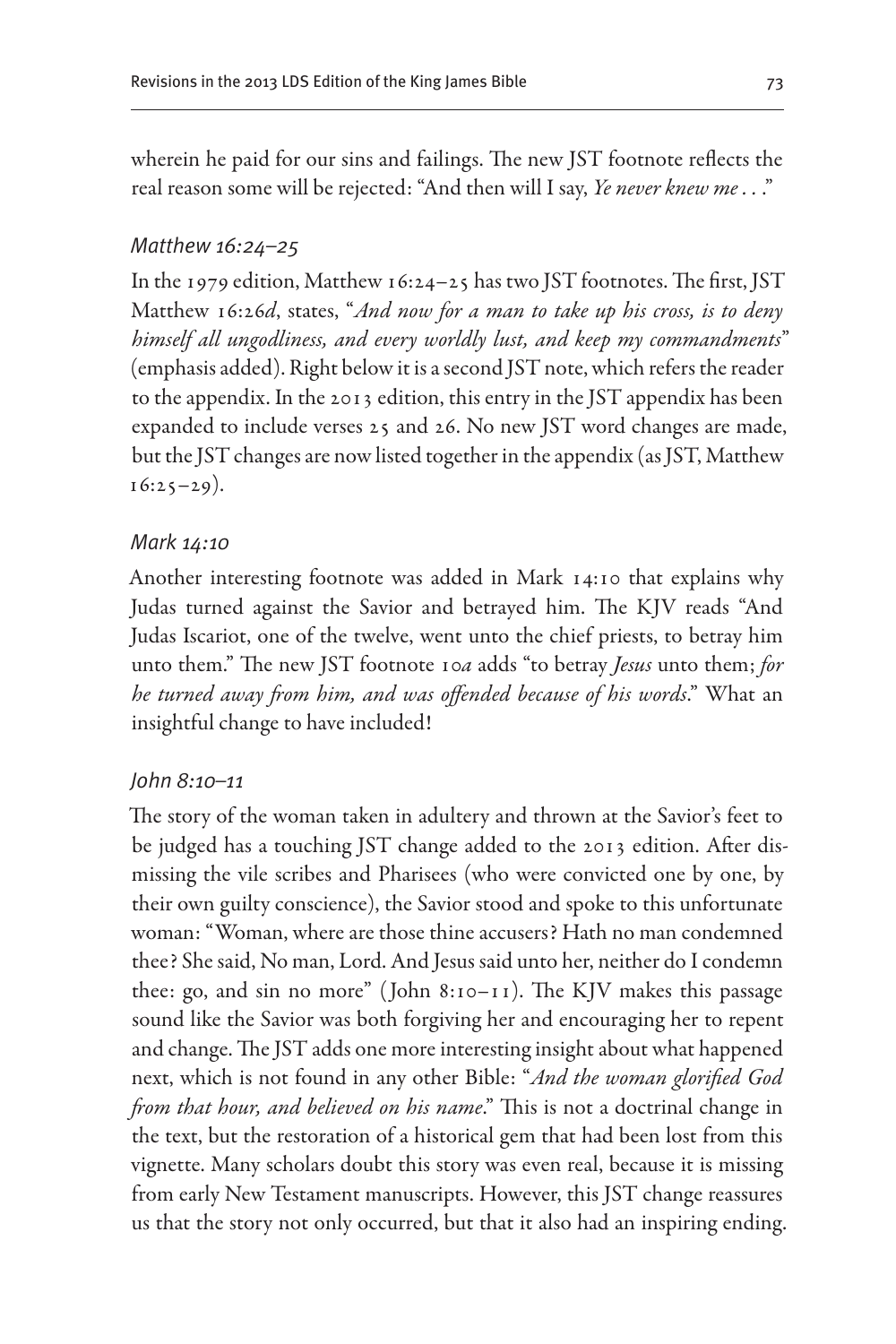In just a few private moments with a sinful child of God, the Spirit was felt, a heart was changed, and a soul was saved. This particular JST change gives us hope for similar merciful moments in our own lives.

# **Conclusion**

Truly there is much to learn by studying the revisions and refreshing updates in the 2013 English edition of the LDS scriptures, especially with the new JST additions. The Brethren take very seriously the Lord's charge to "preserve" the scriptures "in safety" (see D&C 42:56)—meaning physical safety as well as doctrinal and content safety. Each new version of the LDS scriptures continues to preserve the content, doctrine, and meaning of the scriptures, and makes the words of the Lord and his prophets more understandable. As the Prophet Joseph Smith indicated, "He who reads it [the Bible] oftenest will like it best."12 The same can be said of the revisions made in the 2013 LDS edition of the scriptures. Those who study them most carefully will be blessed with additional insight and enlightenment about the meaning of the biblical text.  $\Xi$ 

#### **Notes**

2. Thomas S. Monson, "Come, Learn of Me," *Ensign*, December 1985, 48.

5. Boyd K. Packer, "New Publications of the Standard Works," Church Educational System filmstrip presentation. His complete quotation reads "The Latter-day Saint publication of the King James Version of the Bible and the new triple combination, with all their helps, are of monumental importance to all members of the Church. Everything that could be done has been done to help open the scriptures to members so that they might know the gospel of Jesus Christ. We hope to open a door and introduce to you a library of revelation and inspiration and light. One day, on your own, as an individual, you must enter there and study by yourself. Today we can but set the door ajar. Now, we hope that you have a great desire to enter into this library alone, and in quiet study and prayer receive the kind of revelation that comes when you earn it, when you're reading the scriptures."

6. Michael De Groote, Lynn Arave, and Scott Taylor, "Robert J. Matthews, Joseph Smith Translation Expert, Dies," *Deseret News*, August 31, 2009.

7. A twelve-page "Summary of Approved Adjustments for the 2013 Edition of the Scriptures" can be obtained at http://www.lds.org/scriptures/adjustments?lang=eng. For an expanded version of this summary of Approved Adjustments, see http://www.lds.org/bc/content/shared/content/english/pdf/scriptures/detailed-summary-of-approved-adjustments.pdf.

8. To learn more about the specific changes regarding the 1981 edition, see Bruce T. Harper, "The Church Publishes a New Triple Combination," *Ensign*, October 1981, 8–19.

<sup>1. 1979</sup> for the LDS version of the King James Bible, and 1981 for the LDS triple combination containing the Book of Mormon, Doctrine and Covenants, and Pearl of Great Price.

<sup>3.</sup> Thomas S. Monson in Bruce T. Harper, "The Church Publishes a New Triple Combination," *Ensign*, October 1981, 10.

<sup>4.</sup> Boyd K. Packer, "Scriptures," *Ensign*, November 1982, 52.